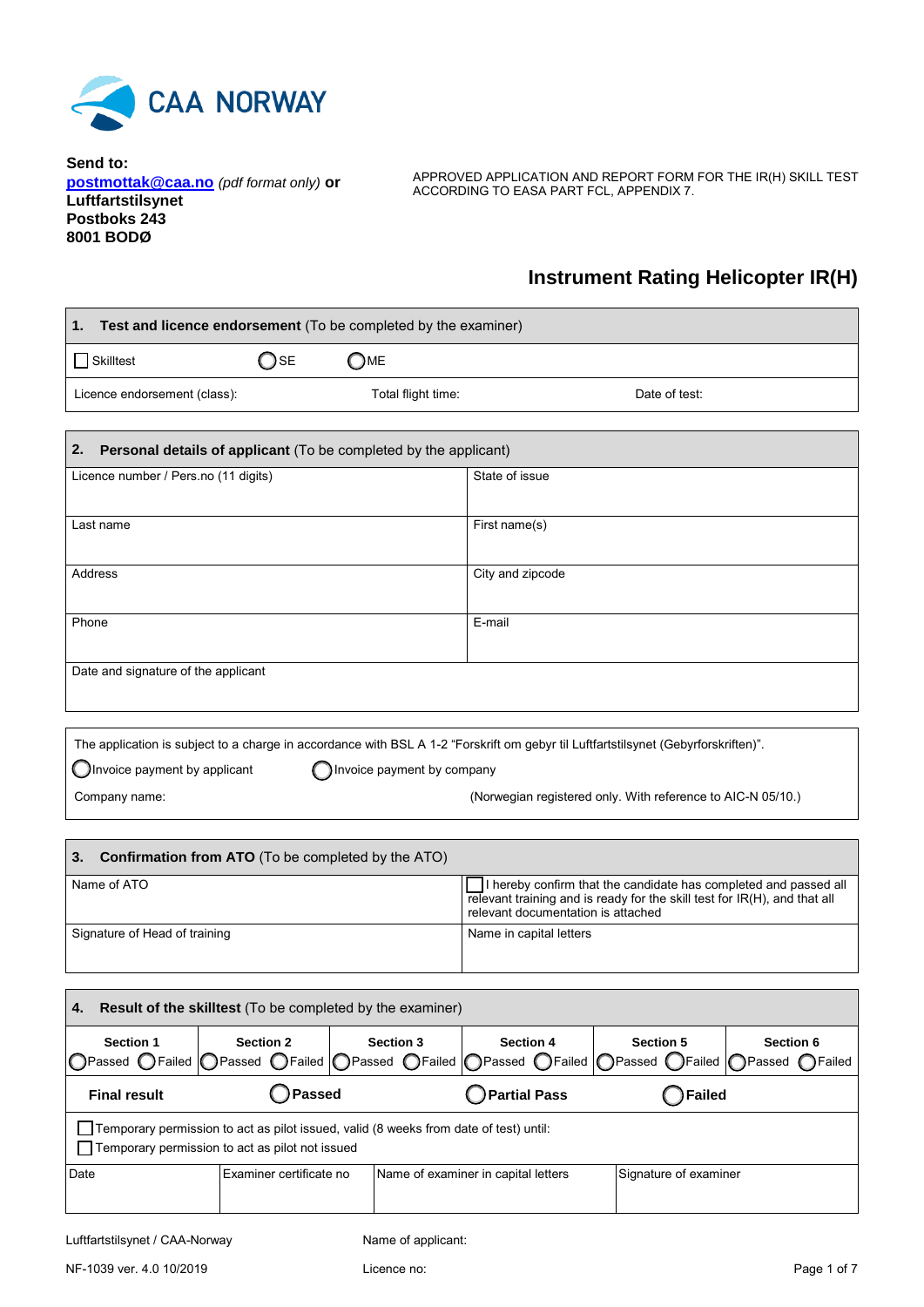#### **SECTION 1 PRE-FLIGHT OPERATIONS AND DEPARTURE**

|   | Use of checklist, airmanship, anti-icing/de-icing procedures, etc., apply in all sections          |                         |        | <b>Passed Failed</b> |
|---|----------------------------------------------------------------------------------------------------|-------------------------|--------|----------------------|
| a | Use of flight manual (or equivalent) especially aircraft performance calculation, mass and balance |                         |        |                      |
| b | Use of Air Traffic Services document, weather document                                             |                         |        |                      |
| c | Preparation of ATC flight plan, IFR flight plan/log                                                |                         |        |                      |
| d | Pre-flight inspection                                                                              |                         |        |                      |
| e | <b>Weather Minima</b>                                                                              |                         |        |                      |
|   | Taxiing / Air taxi in compliance with ATC or instructions of insctructor                           |                         |        |                      |
| g | Pre-take-off briefing, procedures and checks                                                       |                         |        |                      |
| h | Transition to instrument flight                                                                    |                         |        |                      |
|   | Instrument departure procedures, altimeter setting                                                 |                         |        |                      |
|   |                                                                                                    | Examiners initials when | Passed | Failed               |

| <b>SECTION 2 GENERAL HANDLING</b> |                                                                                                  |                         |               | <b>Passed Failed</b> |
|-----------------------------------|--------------------------------------------------------------------------------------------------|-------------------------|---------------|----------------------|
| a                                 | Control of the helicopter by reference solely to instruments, including:                         |                         |               |                      |
| b                                 | Climbing and descending turns with sustained Rate 1 turn                                         |                         |               |                      |
| C                                 | Recoveries from unusual attitudes, including sustained 30° bank turns and steep descending turns |                         |               |                      |
|                                   |                                                                                                  | Examiners initials when | <b>Passed</b> | Failed               |

# **SECTION 3 EN-ROUTE IFR PROCEDURES Passed Failed** a Tracking, including interception, e.g. NDB, VOR, RNAV b Use of radio aids c Level flight, control of heading, altitude and airspeed, power setting d Altimeter settings e Timing and revision of ETAs f Monitoring of flight progress, flight log, fuel usage, systems management g | Ice protection procedures, simulated if necessary and if applicable h | ATC liaison – compliance, R/T procedures Examiners initials when test-section completed ..................................................... Passed Failed

### **SECTION 4 PRECISION APPROACH Passed Failed**

| a      | Setting and checking of navigational aids, identification of facilities  |  |
|--------|--------------------------------------------------------------------------|--|
| b      | Arrival procedures, altimeter checks                                     |  |
| c      | Approach and landing briefing, including descent/approach/landing checks |  |
| $d(*)$ | Holding procedure                                                        |  |
| e      | Compliance with published approach procedure                             |  |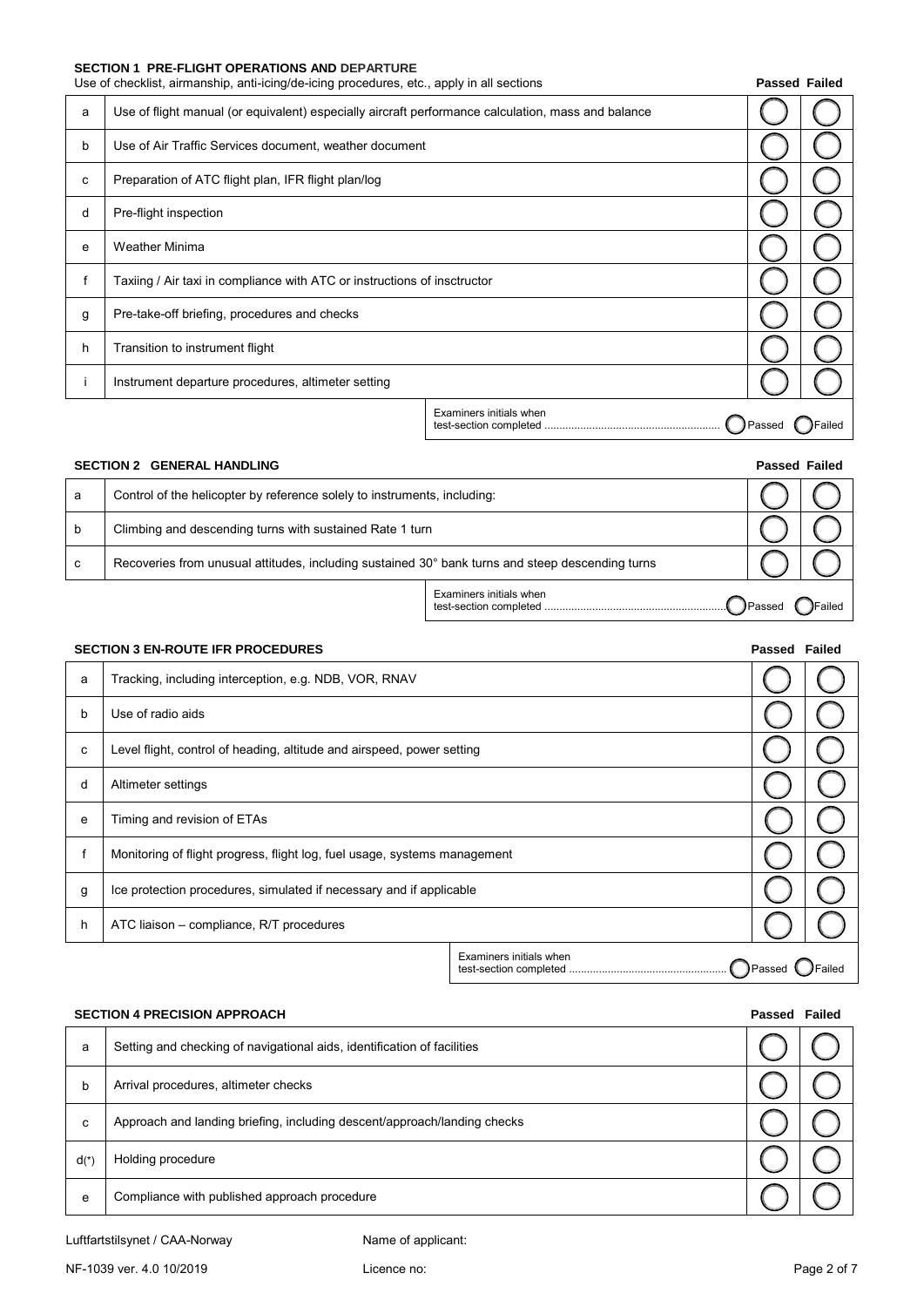|        | Approach timing                                        |                         |        |        |
|--------|--------------------------------------------------------|-------------------------|--------|--------|
| g      | Altitude, speed, heading control (stabilised approach) |                         |        |        |
| $h(*)$ | Go-around action                                       |                         |        |        |
| $i(*)$ | Missed approach procedure/landing                      |                         |        |        |
|        | ATC liaison - compliance, R/T procedures               |                         |        |        |
|        |                                                        | Examiners initials when | Passed | Failed |

### **SECTION 5 NON-PRECISION APPROACH Passed Failed**

| a                  | Setting and checking of navigational aids, identification of facilities  |                         |                  |        |
|--------------------|--------------------------------------------------------------------------|-------------------------|------------------|--------|
| b                  | Arrival procedures, altimeter settings                                   |                         |                  |        |
| с                  | Approach and landing briefing, including descent/approach/landing checks |                         |                  |        |
| $d^{(*)}$          | Holding procedure                                                        |                         |                  |        |
| e                  | Compliance with published approach procedure                             |                         |                  |        |
| f                  | Approach timing                                                          |                         |                  |        |
| g                  | Altitude, speed, heading control (stabilised approach)                   |                         |                  |        |
| $h^{(*)}$          | Go-around action                                                         |                         |                  |        |
| $\mathsf{i}^{(*)}$ | Missed approach procedure/landing                                        |                         |                  |        |
|                    | ATC liaison - compliance, R/T procedures                                 |                         |                  |        |
|                    |                                                                          | Examiners initials when | JPassed <b>(</b> | Failed |

#### **SECTION 6 ABNORMAL AND EMERGENCY PROCEDURES**

This section may be combined with sections 1 through 5. The test shall have regard to control of the helicopter, identification of the failed<br>engine, immediate actions (touch drills), follow-up actions and checks and flyin

| a | Simulated engine failure after take-off and on/during approach (**)<br>(at a safe altitude unless carried out in an FFS or FNPT II/III, FTD 2, 3) |                                          |        |
|---|---------------------------------------------------------------------------------------------------------------------------------------------------|------------------------------------------|--------|
| b | Failure of stability augmentation devices/hydraulic system (if applicable)                                                                        |                                          |        |
| c | Limited panel                                                                                                                                     |                                          |        |
| d | Autorotation and recovery to a pre-set altitude                                                                                                   |                                          |        |
| e | Precsion approach manually without flight director (***)<br>Precsion approach manually with flight director (***)                                 |                                          |        |
|   |                                                                                                                                                   | Examiners initials when<br><b>Passed</b> | ∃ailed |

(\*) To be performed in section 4 or section 5.

(\*\*) Multi-engine helicopter only.

(\*\*\*) Only one item to be tested.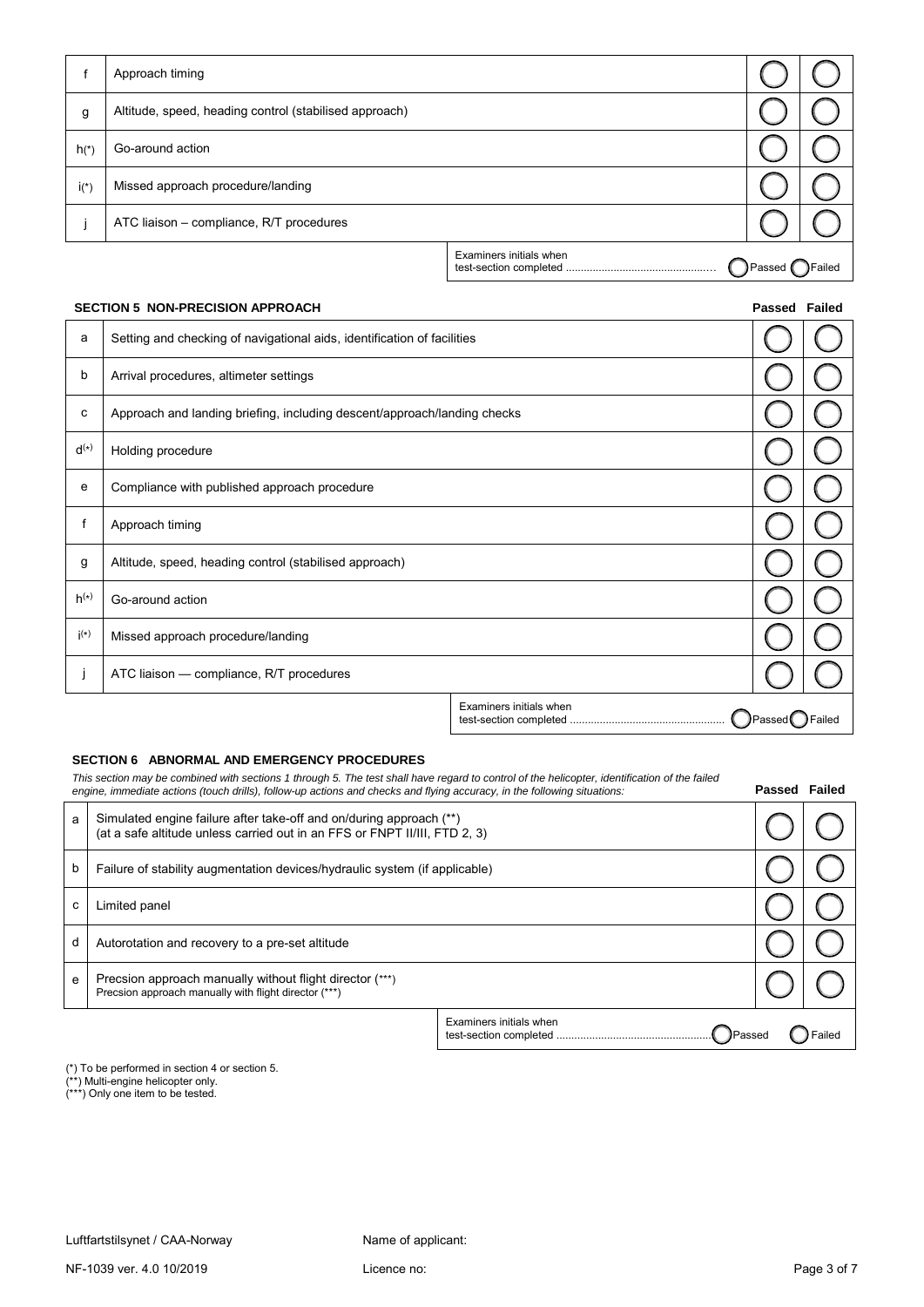| Details of the flight (To be completed by the examiner)<br>5. |                       |                    |           |  |  |
|---------------------------------------------------------------|-----------------------|--------------------|-----------|--|--|
| Registration                                                  | Class of helicopter   | Block on           | On ground |  |  |
| Departure aerodrome                                           | Destination aerodrome | Block off          | Take-off  |  |  |
| Name of PIC during test                                       |                       | <b>Total block</b> | Total     |  |  |

| 6. | <b>Remarks</b> (To be completed by the examiner) |      |                        |  |
|----|--------------------------------------------------|------|------------------------|--|
|    |                                                  |      |                        |  |
|    |                                                  |      |                        |  |
|    |                                                  |      |                        |  |
|    | De-briefing / Taken part of comments above       | Date | Signature of applicant |  |

# **7. Verification of compliance in accordance with ARA.GEN.315 and AMC1 ARA.GEN.315(a)** I am not holding any personnel licence, certificate, rating, authorisation or attestation with the same scope and in the same category issued in another Member State. I have not applied for any personnel licence, certificate, rating, authorisation or attestation with the same scope and in the same category in another Member State. I have never held any personnel licence, certificate, rating, authorisation or attestation with the same scope and in the same categroy issued in another Member State which was revoked or suspended in any other Member State. I hereby declare that all the statements in connection with this application are complete and correct. I understand that any false or misleading statement could disqualify me from being granted a personell licence, certificate, rating, authorisation or attestation. Date Signature of applicant **8. Declaration of National procedure and requirements for Non-Norwegian Examiners according to FCL.1030(b)(3)(iv)** I hereby declare that I have reviewed and applied the relevant national procedures and requirements of the applicant's competent authority contained in version *i Wi Wi Wi Wi Wi Wi Wi Wi Wi Wi Wi Wi* Wi Wi Wi Yo the Examiner Differences Document.

| Date | Signature of Examiner |
|------|-----------------------|
|      |                       |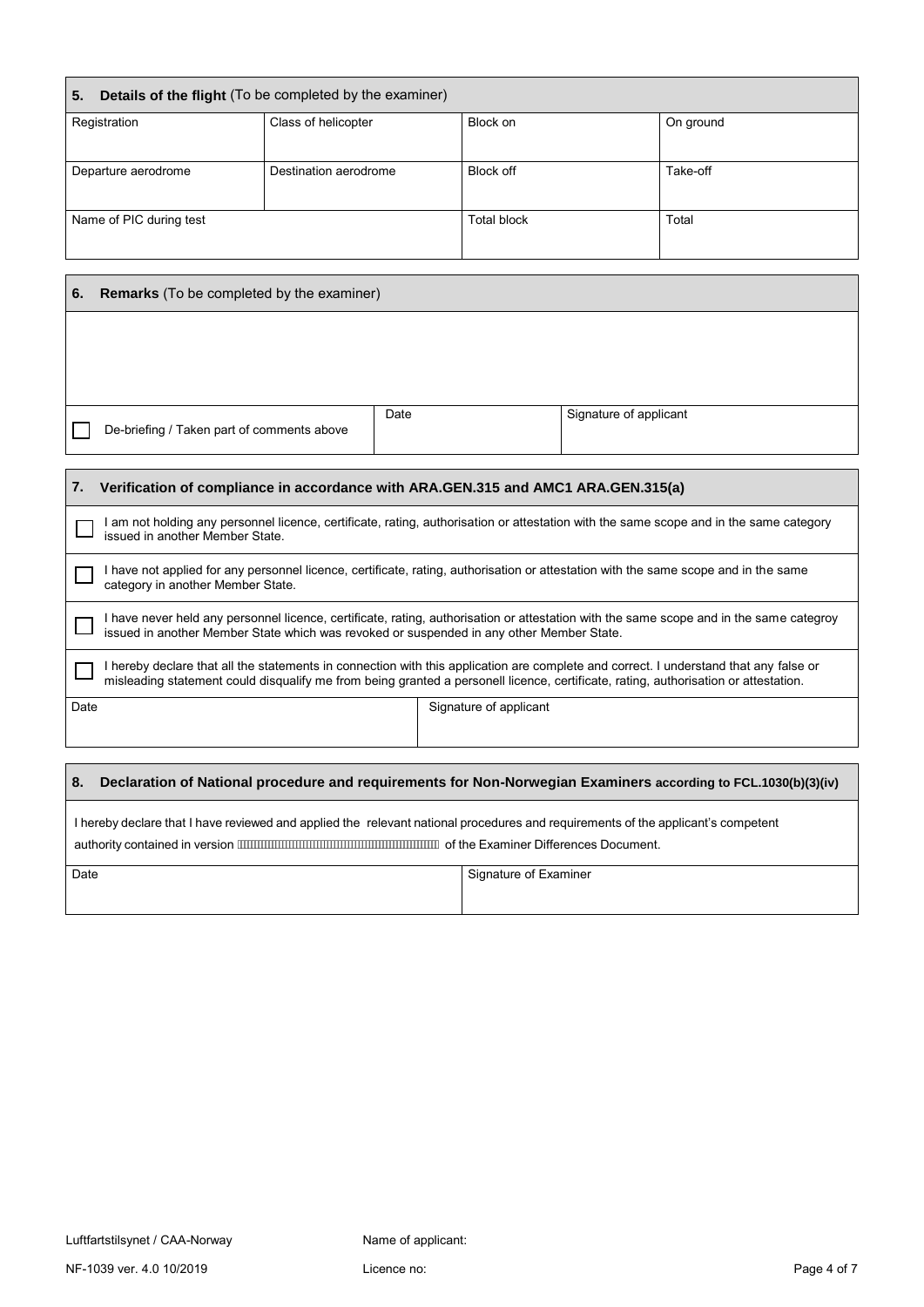| Items to be completed by the ATO and checked by the examiner prior to conducting the IR(H) skilltest<br>9. |                                        |              |  |  |
|------------------------------------------------------------------------------------------------------------|----------------------------------------|--------------|--|--|
| Pilot logbook is checked, all flight time is correct                                                       | Final test at ATO completed and passed |              |  |  |
| a) Licence $\Box$ PPL(H) or $\Box$ CPL(H) with valid class or type rating (if applicable)                  |                                        | Valid until: |  |  |
| class 1 acc. Part-MED.A.030 (f)<br>b) Medical class                                                        | $\Box$ class 2 acc. Part-MED.A.030 (g) | Valid until: |  |  |
| c) Theoretical examination IR(H) / ATPL(H) passed                                                          |                                        | Date:        |  |  |
| d) Language proficiency english min. level 4 (if issued)                                                   |                                        | Valid until: |  |  |
| e) Night qualification entered in licence (if applicable)                                                  |                                        | Date:        |  |  |
| f) Flight experience, cross country (MIN 50 HR PIC XC) of which at least 10 hrs in relevant category       |                                        | Hours:       |  |  |
|                                                                                                            |                                        |              |  |  |
| If instruction is done on SE(H)                                                                            |                                        |              |  |  |
| g) IFR dual flight instruction:                                                                            | (MIN 50 HRS)                           | Hours:       |  |  |
| of which instruction time on an IR-certificated helicoper                                                  | (MAX 10 HRS)                           | Hours:       |  |  |
| of which instruction time FNPT I (H/A) or<br>in an aeroplane approved for this course                      | (MAX 20 HRS)                           | Hours:       |  |  |
| or instruction time in an helicopter FTD2/3, FNPT II/III or FFS                                            | (MAX 35 HRS)                           | Hours:       |  |  |
|                                                                                                            |                                        |              |  |  |
| If instruction is done on ME(H)                                                                            |                                        |              |  |  |
| h) IFR dual flight instruction:                                                                            | (MIN 55 HRS)                           | Hours:       |  |  |
| of which instruction time FNPT I (H/A) or<br>in an aeroplane approved for this course                      | (MAX 20 HRS)                           | Hours:       |  |  |
| of which instruction time in a helicopter FTD2/3, Or FNPT II/III or FFS                                    | (MAX 40 HRS)                           | Hours:       |  |  |
| of which instruction time on an IR-certificated multi-engine helicopter                                    | (MIN 10 HRS)                           | Hours:       |  |  |

### **The following items shall be checked by the examiner prior to conducting the IR proficiency check**

Valid PPL(H) with applicable class or tyåe rating and valid medical class 2 Valid CPL(H) or ATPL(H) with applicable class or type rating and valid medical class 1

Credit for previous experience. Specify:

### **After skill test**

Please enclose the following with your application:

Copy of passport, birth certificate or national identity card

Copy of IR theoretical examination results (not applicable for examinations provided by Norwegian CAA)

Copy of medical certificate issued in accordance with Part-MED

Copy of language proficiency form NF-1071 (if applicable)

□ Copy of temporary permission to act as pilot NF-1094 (if applicable)

Copy of temporary language proficiency rating (if applicable)

## **All attached copies shall be readable and in colour. Please note that failure to submit all required documentation may result in the return of your application**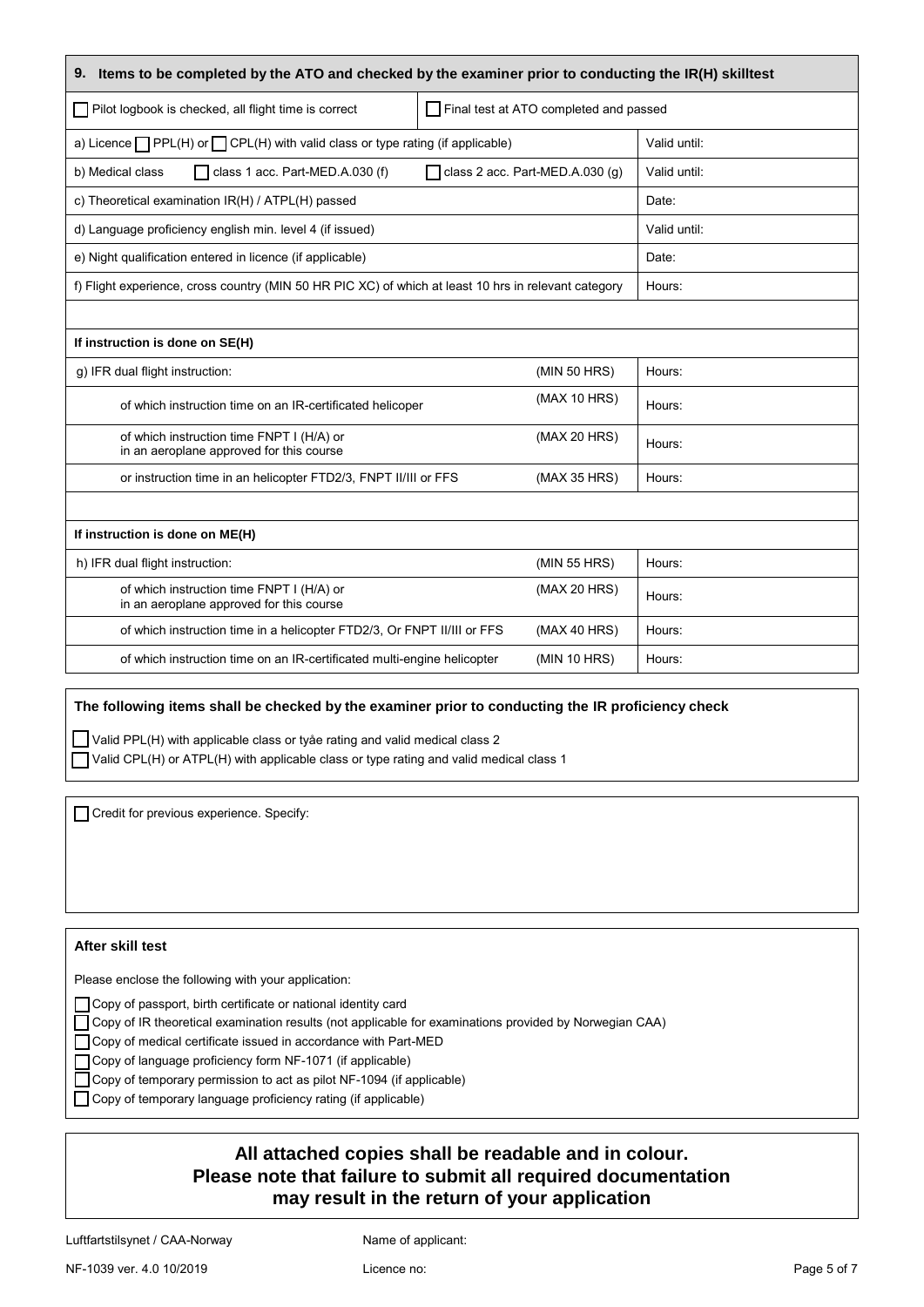## **Guidance for completing form NF-1039**

- 1. Enter SE or ME relevant to the aircraft used for the skill test/PC. Total flight time is the grand total of all flight time in helicopters during flight training course for the IR(H). Do not include other categories or instrument ground time (flight simulator). Date of test.
- 2. To be filled in by the applicant. Enter personal information. If the applicant is holder of a license, State of issue reflects which country has issued this. Enter postal code and city. Place, date and signature.
- 3. Head of training confirms that the candidate fulfills all authority requirements for the skill test. Result of each section and final result of the test. If a section is not applicable, leave open.
- 4. Temporary permission to act as pilot (TPP) may be issued if the examiner concludes that all conditions for license issue has been met. The TPP is valid 8 weeks from date of issue. If examiner is unsure of anything or any minor conditions have not been met, TPP shall not be issued. The CAA Norway will check the details and issue the license. Check relevant boxes. All applicable section of the skill test form shall be completed during the skill test.
- 5. Registration of aircraft. Class of helicopter (i.e. AS 355) Time. Route. PIC during test.
- 6. Any remarks to the test may be entered in this section.

If the skill test is completed as part of a validation of third country license, the statement of demonstrated theoretical knowledge shall be written in the remarks section. The candidate shall read and sign the remarks and the verification.

- 7. Verification of compliance from applicant.
- 8. If the skill test is completed by a non-Norwegian examiner, this section shall be completed by the examiner.
- 9. This part of the form reflects the authority requirements for the IR(H) according to Part-FCL Appendix 3F, 3L or 6B. It shall be completed by the ATO and checked by the examiner. After the skill test certain documents shall be enclosed with the application. Regarding item 10.e, check FCL.610(a)(1)(i).